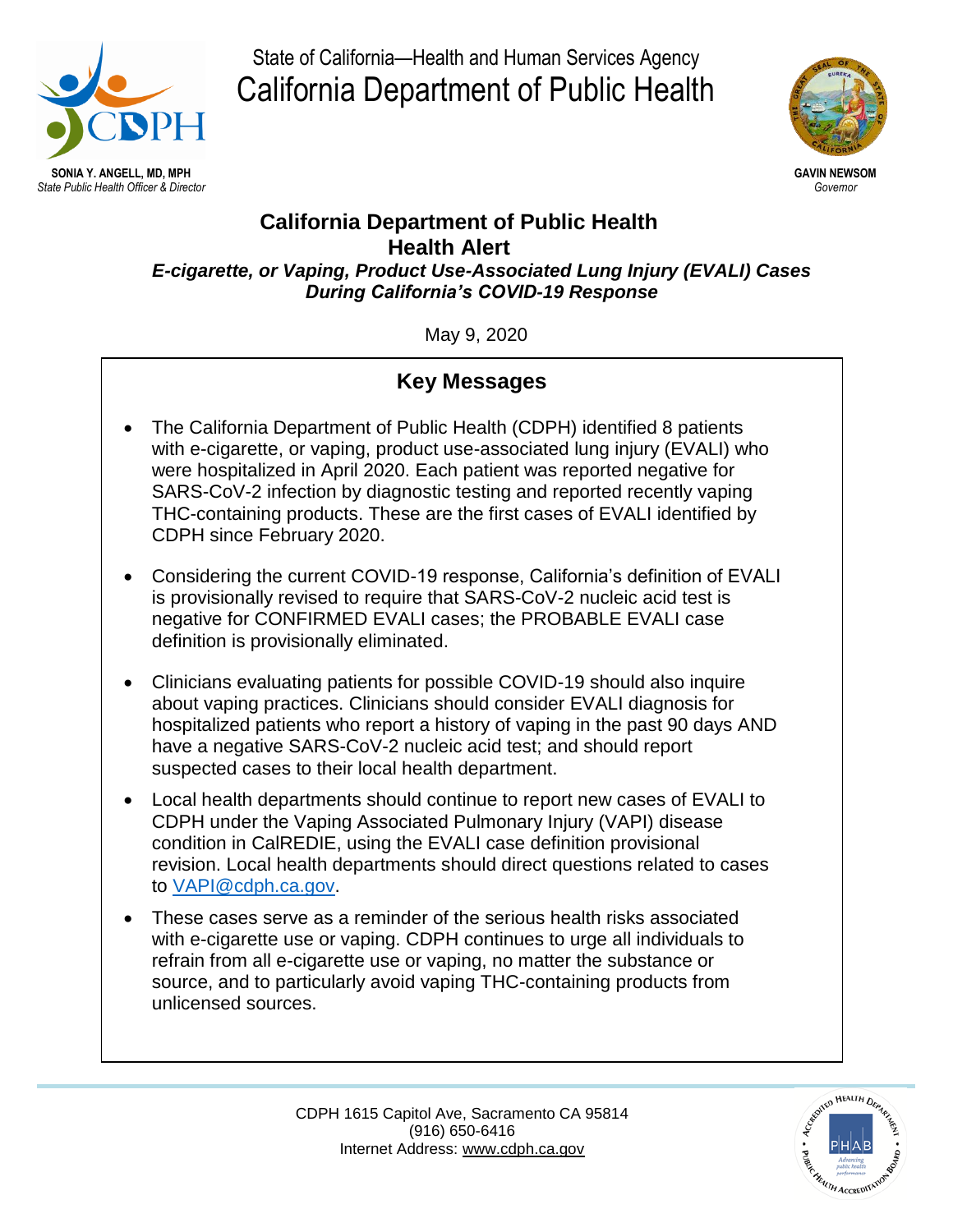## **Summary**

This health advisory provides information about the ongoing health threat of ecigarette, or vaping, product use-associated lung injury (EVALI), a severe pulmonary disease associated with the use of vaping products. Several new cases of EVALI have been recently identified in California. This health advisory contains updated guidance for clinicians, local health departments, and the public about EVALI in the context of COVID-19, as both conditions can have similar clinical presentations. California's EVALI case definition is temporarily modified to require rule-out of COVID-19 by SARS-CoV-2 nucleic acid test.

## **Current Situation**

The California Department of Public Health (CDPH) identified 210 cases of Ecigarette, or vaping, product use-associated lung injury (EVALI) among California residents from August 2019 to February 2020, including 4 deaths. Most cases were associated with vaping THC-containing products, most of which had been obtained from unlicensed sources, and laboratory analyses conducted by CDPH and by CDC identified vitamin E acetate in many recovered THC-containing vaping products and in bronchoalveolar lavage samples of EVALI patients. Peak hospitalizations in California occurred in September and October 2019. On February 27, 2020, CDPH transitioned to a surveillance-focused approach and advised local health departments to discontinue case patient interviews.

In May 2020, CDPH received reports from 5 California jurisdictions of 8 cases of EVALI hospitalized occurring in April. All 8 patients, who had a median age of 17 years, reported recently vaping THC-containing products, and all tested negative for SARS-CoV-2, the virus that causes coronavirus disease 2019 (COVID-19).

It is unclear whether these newly reported cases represent a re-emergence of EVALI in California, or whether EVALI cases have been missed or underreported during the COVID-19 pandemic.

# **Provisional Revision of California EVALI Case Definition**

EVALI and COVID-19 symptoms can be similar. Due to the large number of COVID-19 cases in California, CDPH has provisionally changed the definition of a **confirmed** EVALI case to require a negative SARS-CoV-2 nucleic acid (PCR) test. The provisional confirmed case definition is as follows (changes highlighted in yellow):

- Respiratory illness requiring hospitalization AND
- Using an e-cigarette ("vaping") or dabbing in 90 days prior to symptom onset\* AND
- Pulmonary infiltrate, such as opacities on plain film chest radiograph or groundglass opacities on chest CT AND
- Absence of respiratory infection on initial work-up: Minimum criteria include the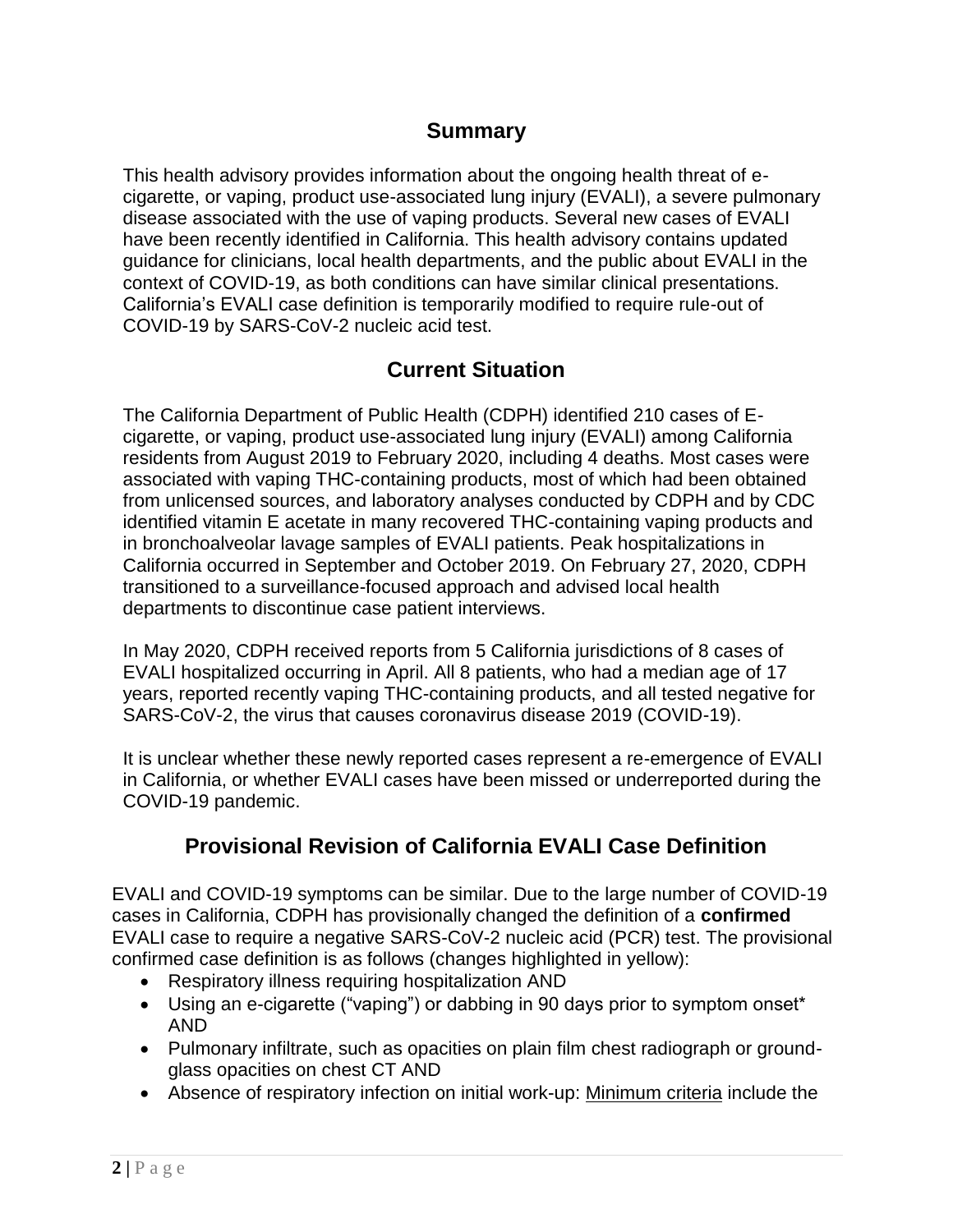following negative tests: **1) SARS-CoV-2 nucleic acid test<sup>\*\*</sup> AND 2**) respiratory viral PCR panel AND 3) influenza PCR or rapid test, if local epidemiology supports testing AND 4) all other clinically indicated respiratory infectious disease testing (e.g., urine antigen for *Streptococcus pneumoniae* and *Legionella*, sputum culture if productive cough, bronchoalveolar lavage culture if done, blood culture, HIV-related opportunistic respiratory infections if appropriate) AND

 No evidence in medical record of alternative plausible diagnoses (e.g., cardiac, rheumatologic or neoplastic process).

\*Includes using an electronic device (e.g., electronic nicotine delivery system (ENDS), electronic cigarette, e-cigarette, vaporizer, vape(s), vape pen, dab pen, or other) or dabbing to inhale substances (e.g., nicotine, marijuana, THC, THC concentrates, CBD, synthetic cannabinoids, flavorings, or other substances).

\*\*For critically ill patients requiring mechanical ventilation, a minimum of two negative SARS-CoV-2 tests are required, at least one of the two specimens must be from a lower respiratory tract sample or bronchoalveolar lavage.

CDPH is provisionally eliminating the **probable** EVALI case definition. The probable case definition included those patients for whom minimum testing criteria was not met. Given the potentially similar clinical presentations of COVID-19 and EVALI, large numbers of COVID-19 cases, and the fact that EVALI is a diagnosis of exclusion, there is little EVALI surveillance utility in the absence of SARS-CoV-2 nucleic acid testing.

## **Information for Physicians and Hospitals**

As reported in a previous Health Alert and Health Advisory, EVALI can mimic common pulmonary diseases. EVALI and COVID-19 illness present with similar symptoms (cough, shortness of breath, fever, headache), and at time of presentation, both EVALI and COVID-19 patients are often hypoxic and require respiratory support.

Due to the similarity in clinical presentation between EVALI and COVID-19, CDPH recommends that physicians take the following actions to when evaluating patients for possible COVID-19:

- Ask patients about their use of vaping or "dabbing" devices. Note that the [COVID-19 Confidential Morbidity Report](https://www.cdph.ca.gov/CDPH%20Document%20Library/ControlledForms/cdph110d.pdf) includes a checkbox for e-cigarette or vaping use. For patients who do vape, ask these follow-up questions:
	- o **Type of vaping products used** 
		- Do you vape nicotine-containing substances?
		- Do you vape substances that contain cannabis or cannabinoid compounds:
			- THC?
			- $\bullet$  CBD?
	- o **Amount of use** 
		- **When was the last time you vaped?**
		- How often do you vape?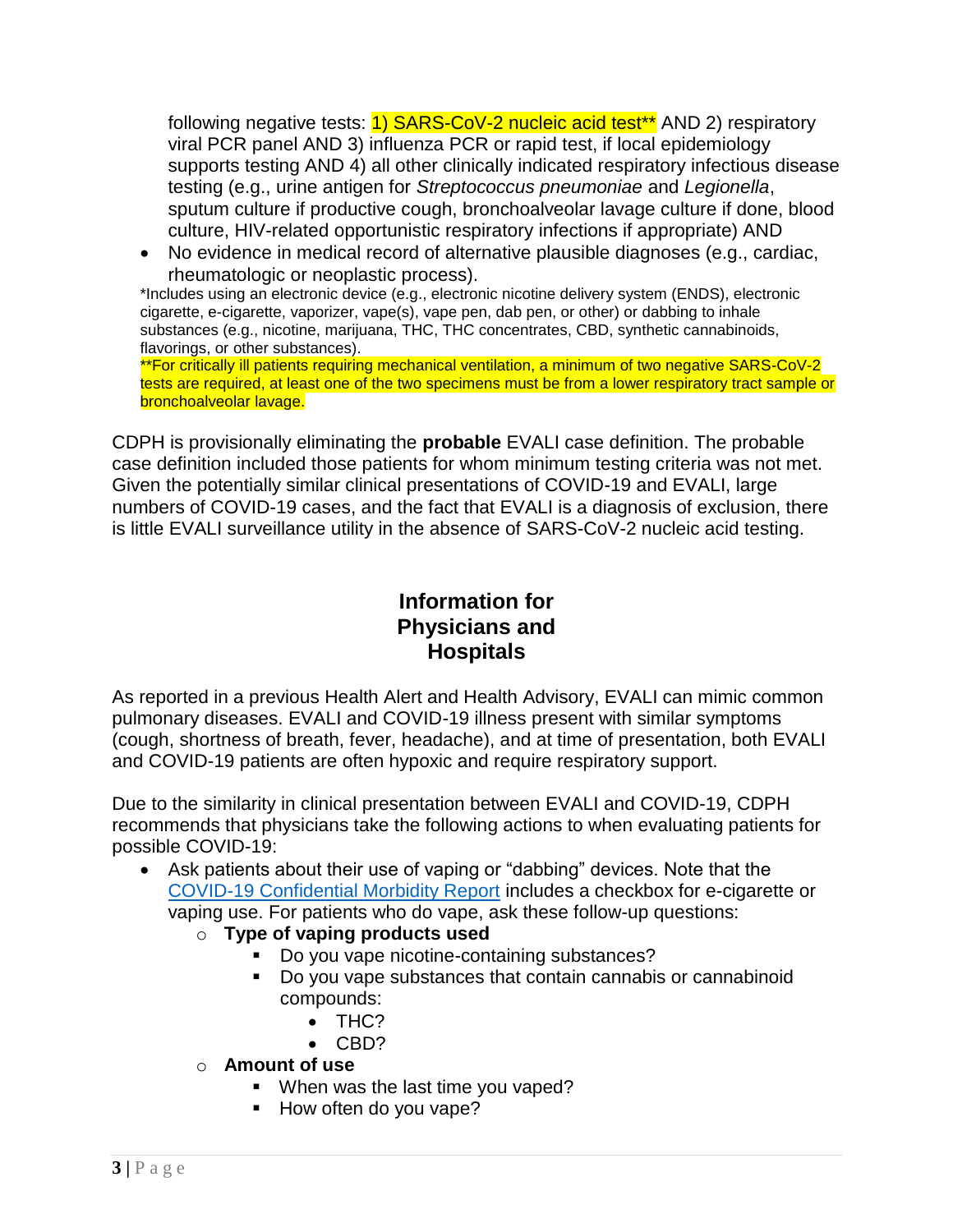#### o **Source**

- Where did you acquire your vaping supplies?
- What brands are your vaping devices, cartridges, and oils?
- If a hospitalized patient meets the provisional revision of the EVALI case definition above, providers should report the case to the local health department of the patient's residence.

### **Information for Local Health Departments**

Local health departments are asked to report cases as described in the February 27, 2020 CAHAN "EVALI Work Flow Updates", with the following modification:

 Use the provisional revision of EVALI case definition described above. Of note, a CONFIRMED case requires a negative SARS-CoV-2 nucleic acid test. Note the date and test result in the CalREDIE Intake Form tab under the "Infectious Disease Testing" Section.

Local health departments should direct all inquiries related to this outbreak to VAPI@cdph.ca.gov. In addition to reporting in CalREDIE, please report any patient death suspected to be caused by EVALI to the CDPH Duty Officer [dutyofficer@cdph.ca.gov or 916-328-3605] the same day the report is received by the local health department.

When reporting cases in CalREDIE, LHDs should include any available information about vaping product type and source. If patient vaping products are available, LHDs may contact CDPH at the email address above to arrange for testing. Currently, CDPH is not asking LHDs to conduct interviews with EVALI case patients or collect patient biological specimens.

In the event the trajectory of the EVALI outbreak changes substantially or if there is reason to suspect that new sources of vaping materials linked to EVALI have emerged, CDPH may request that local health departments revert to active case follow-up with patient interviews, product collection, and biospecimen collection.

## **Messaging to Patients**

- $\Box$  E-cigarette use or vaping is hazardous to your health. CDPH continues to urge everyone to quit vaping altogether, no matter the substance or source.
	- If individuals continue to vape, they are urged to avoid buying vaping products from unlicensed or informal sources, such as friends, dealers, or pop-up shops. Consumers should purchase vaping products only from licensed businesses and should never modify a store-bought vaping product. In addition, anyone who vapes should monitor themselves for